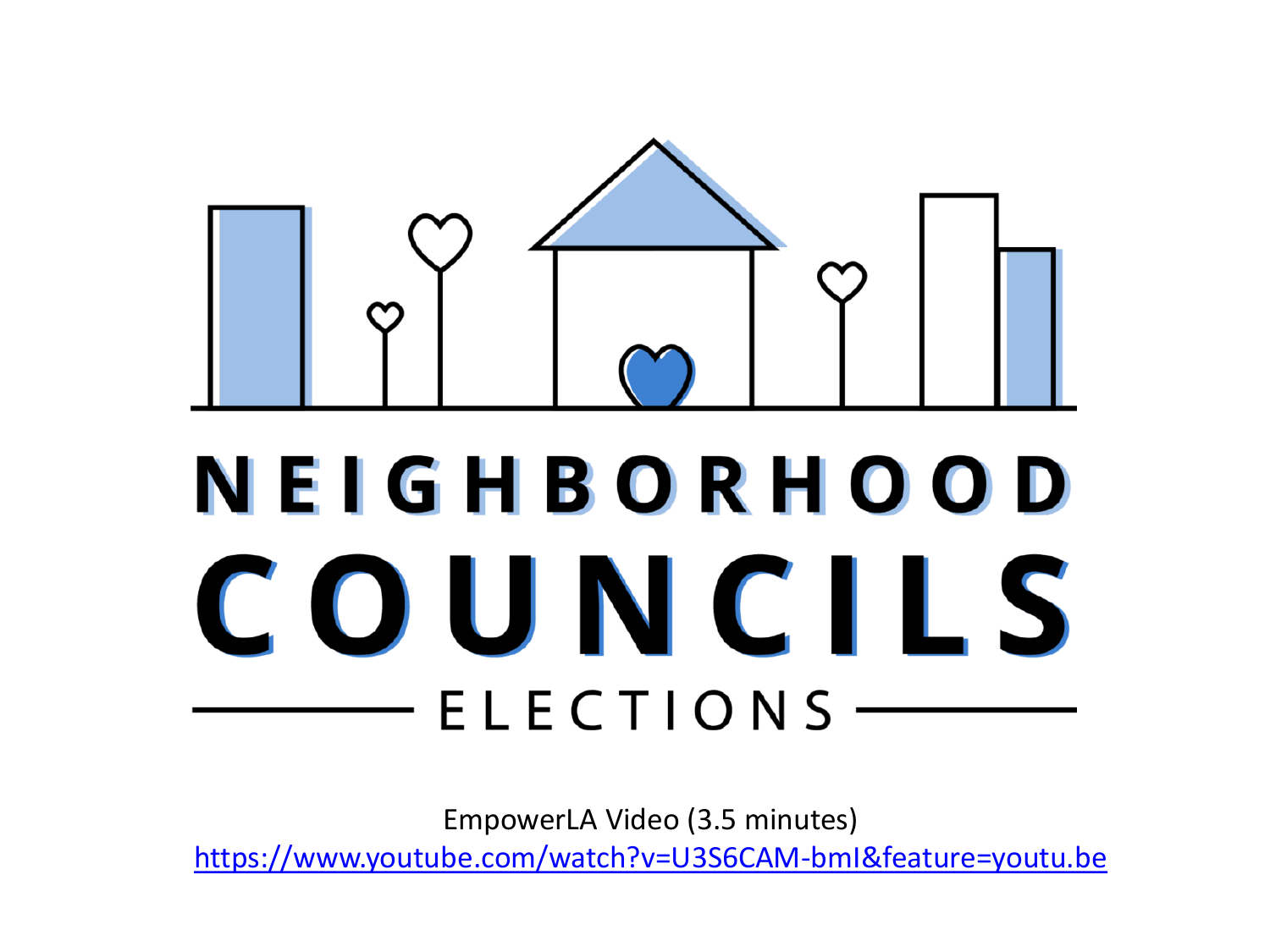## **2021 Election is By Absentee Ballot**

#### **VOTERS MUST REGISTER BY JUNE 8**

- Request Ballot online at [https://clerk.lacity.org/elections/neighborhood](https://clerk.lacity.org/elections/neighborhood-council-elections/vote-by-mail-application)[council-elections/vote-by-mail-application](https://clerk.lacity.org/elections/neighborhood-council-elections/vote-by-mail-application)
- Download, print and complete a ballot application and return it via mail. This may be done from the above site
- Pick up a ballot application at: Peck Park Community Center, 560 S. Western Ave The Assistance League, 1441 W. 8th Street The Mailroom, 1840 S Gaffey San Pedro Public Library

#### **Ballot applications must be received by the City Clerk no later than 5:00 pm on June 8, 2021.**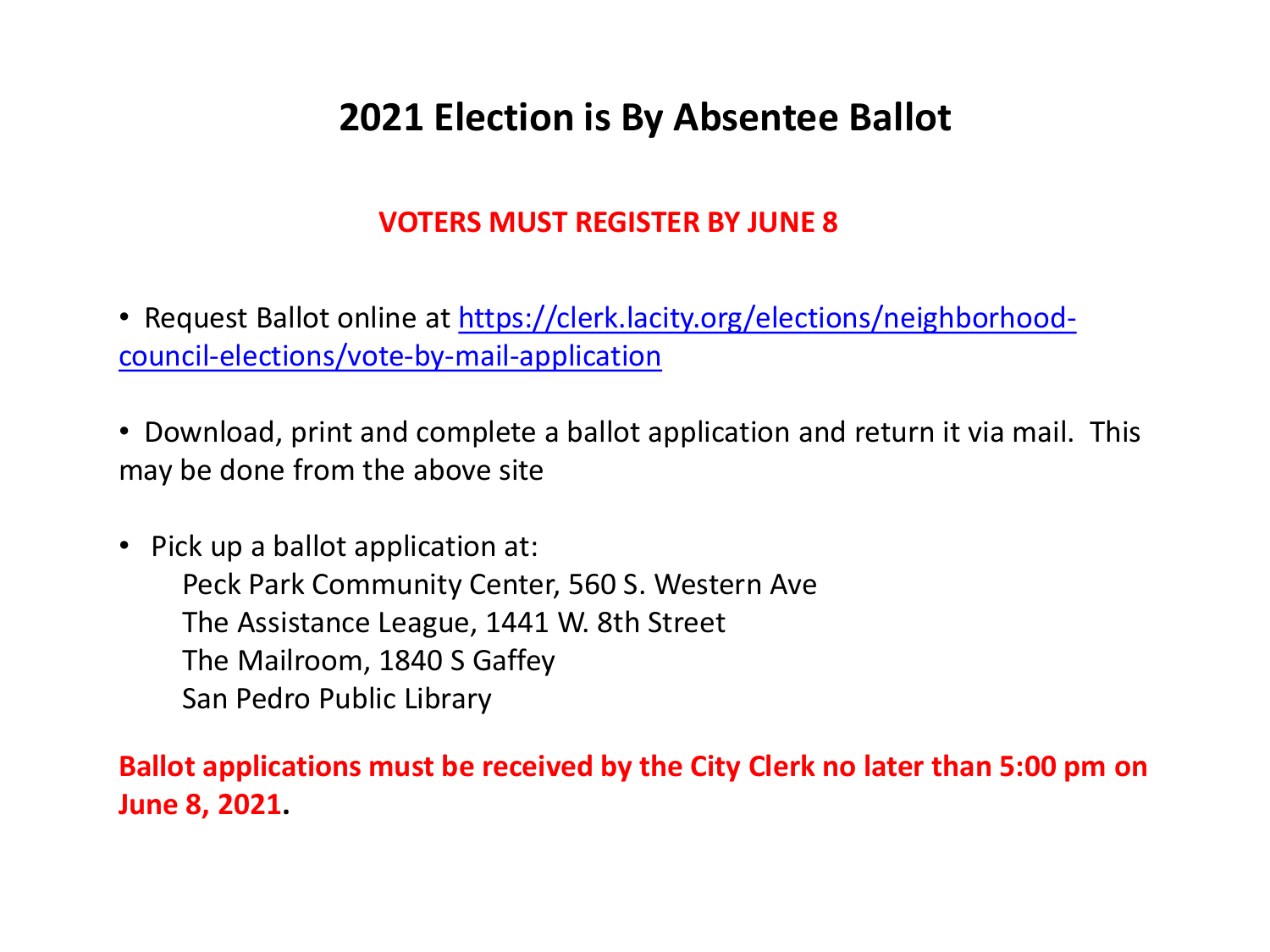## **NWSPNC VOTER ELIGIBILITY**

At least 16 years of age on June 15, 2021 AND

• Live, work, or own property or a business in Northwest San Pedro OR

• Are a Community Interest Voter who participates in a community organization located in northwest that has continuously maintained a physical street address for at least one year and that performs ongoing and verifiable activities that benefit the neighborhood such as a school, church, synagogue, or non-profit organization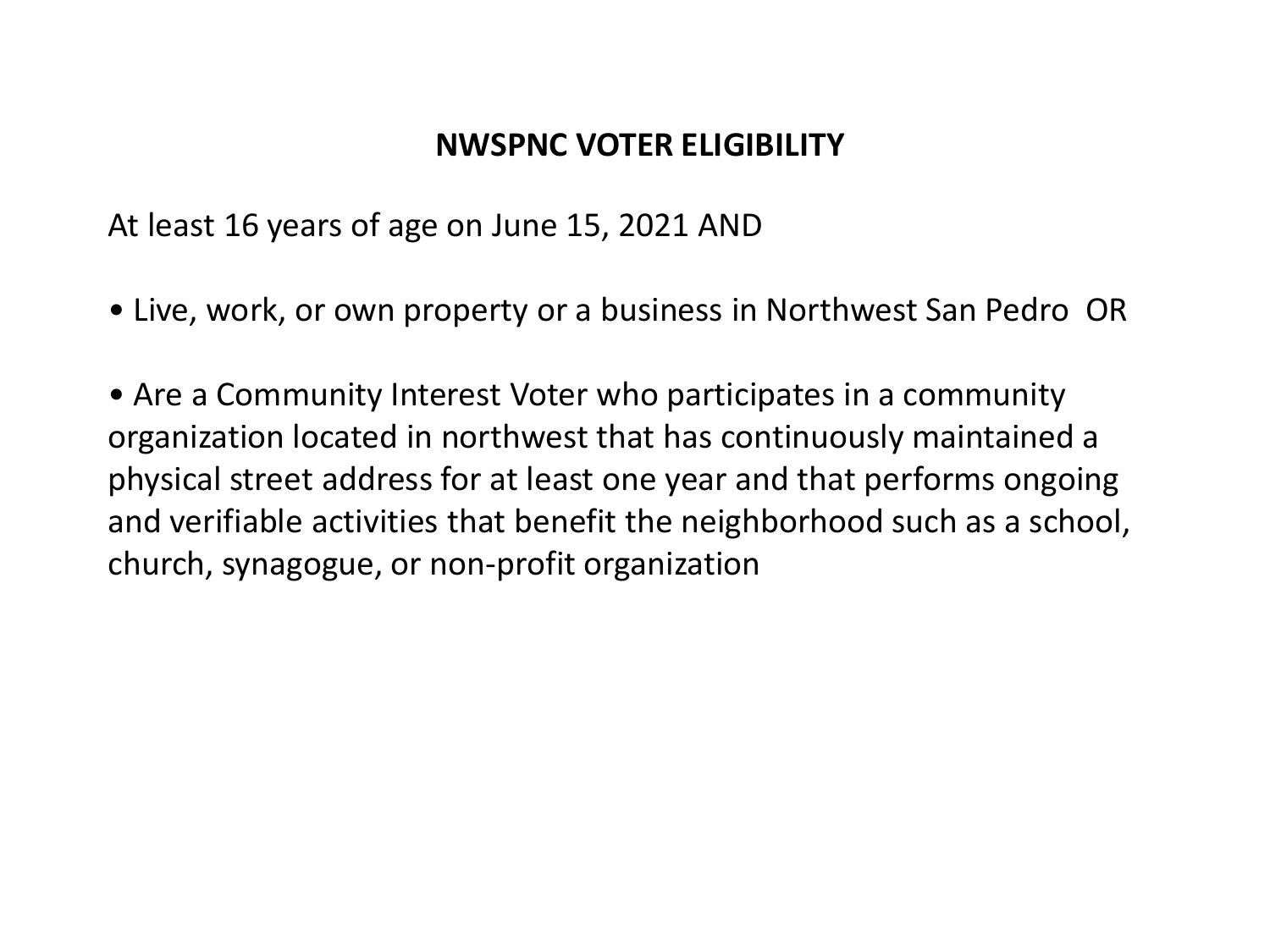## **NWSPNC Board Seats – Total of 15 seats in this election**

#### **6 RESIDENTIAL SEATS:**

- 2 Taper Area
- 2 Park Western Area
- 2 Averill Area

#### **2 BUSINESS SEATS**

#### **2 NON-GOVERNMENTAL ORGANIZATION SEATS** .

#### **1 EDUCATION SEAT**

#### **3 MEMBERS AT LARGE**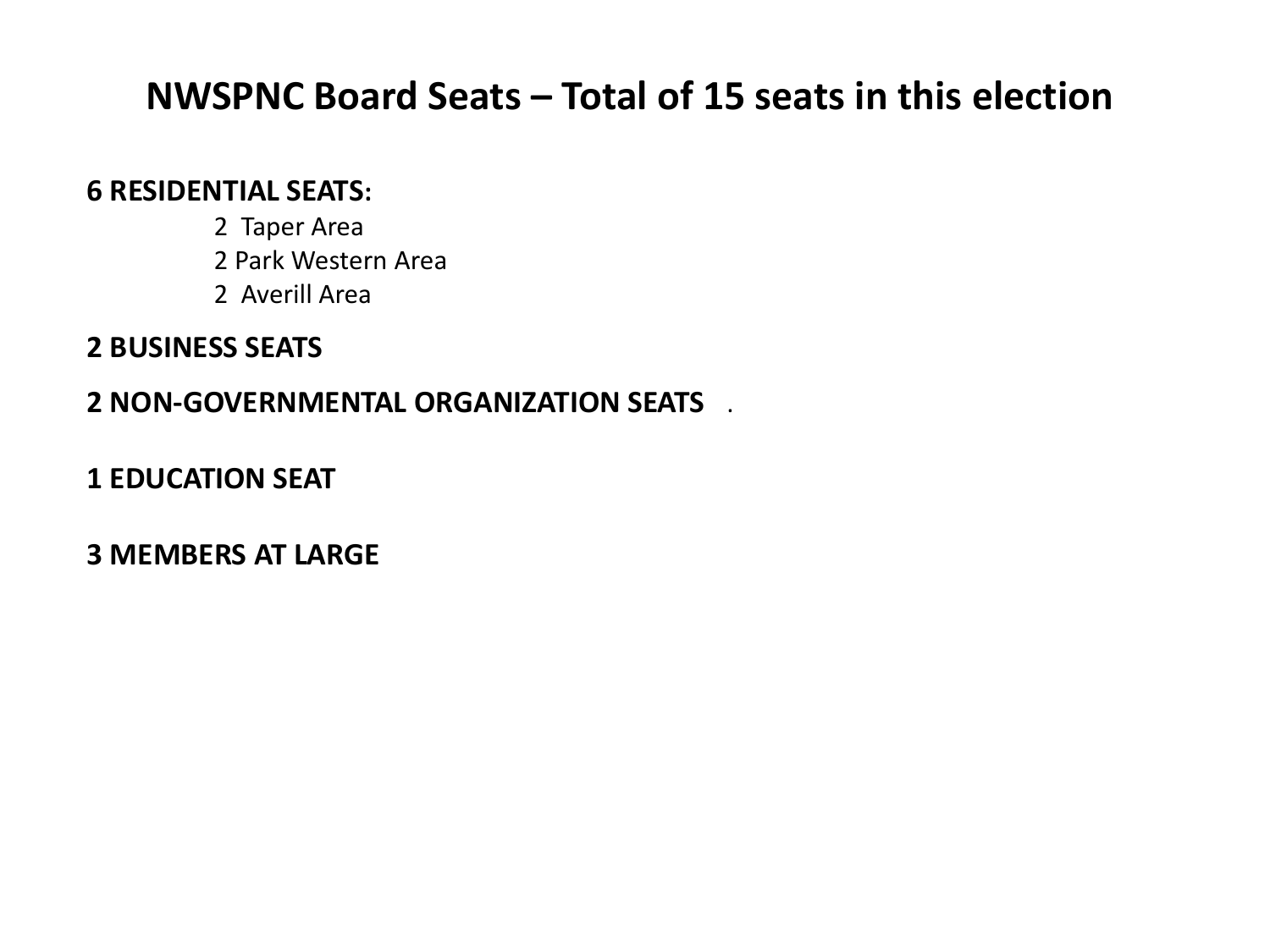# **NWSPNC Board Seat Terms**

Half of those elected will have 4-year terms and the other half 2-year terms.

Where there are two seats in a category, the candidate receiving the higher number of votes will be receive a 4-year term and the candidate receiving the next highest number of votes will be assigned to a 2-year term.

For Members at Large – the candidate receiving the largest number of votes will receive a 4-year term and the two candidates receiving the next highest number of votes will be assigned to 2-year terms.